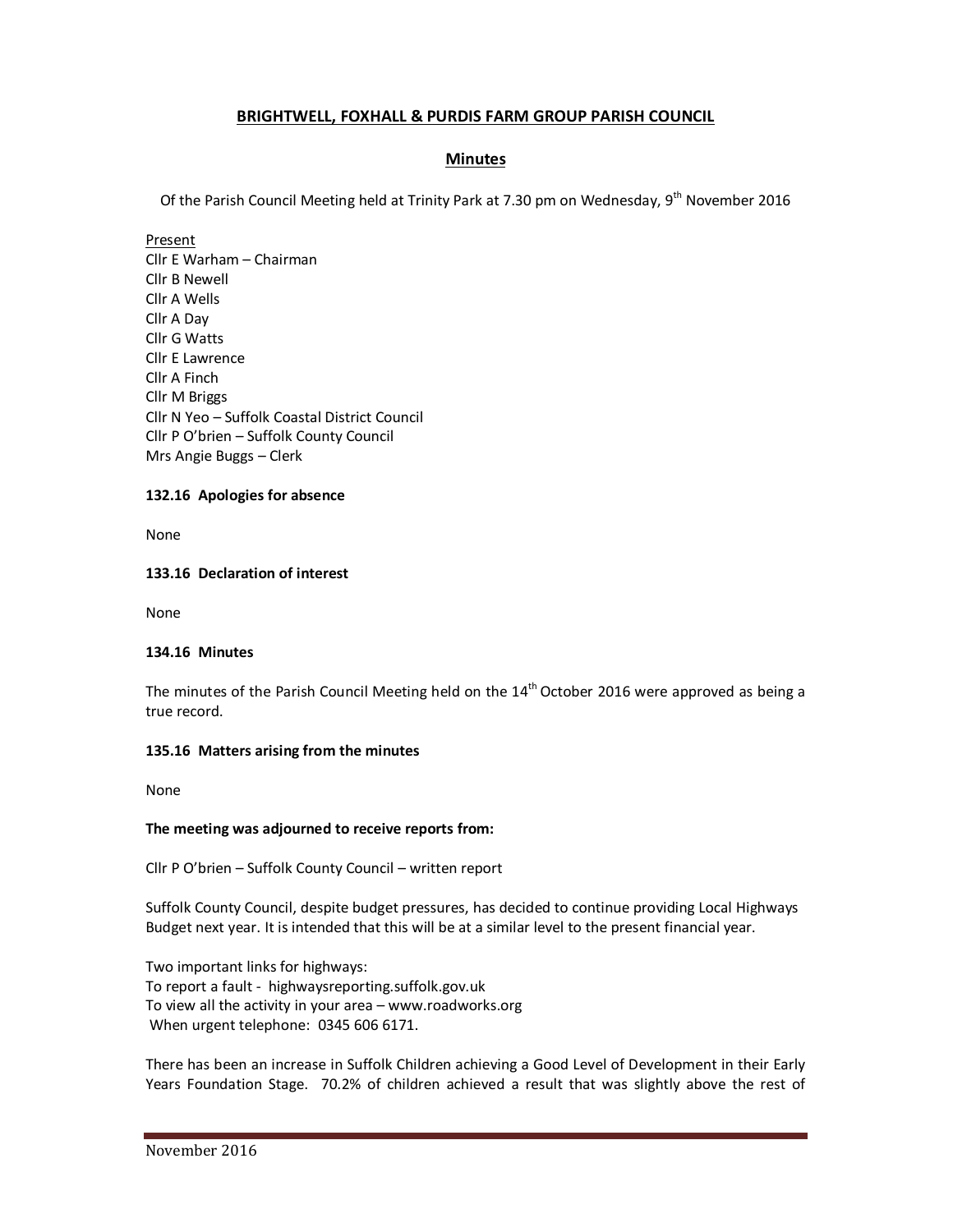England in key areas such as: communication, language, physical , personal, social and emotional development.

Primary school children are to receive free safety reflectors as part of a new road safety campaign. The reflectors can be worn on coats or backpacks and ensure that children can be seen by vehicles, as the beam is reflected, in darker conditions.

£9,550 was invested by SCC Road safety Team to deliver to over 60 primary schools.

### Policing Issues

The PCC had asked the Constabulary for an overview report on community safety, including details of joint working with Suffolk County Council.

The Community Safety department is led and managed by a Chief Inspector, a Partnership Manager and the Safer Communities Manager. Performance is monitored through a monthly update on performance relating to antisocial behaviour (ASB). Currently, all ASB incidents are down by 37%. The department works with partners to reduce demand, and provide advice and support to the Constabulary/stakeholders.

A joint "single route in" to Community Safety services, and advice for internal customers, is being developed. Future options being considered include opportunities such as joint management of staff and developing a joint Suffolk Community Safety branding for Suffolk Constabulary, Suffolk County Council and the Suffolk Fire and Rescue Service.

Cllr N Yeo – Suffolk Coastal District Council – written report

This last month has been a bit erratic in that Suffolk Coastal District Councillors were all geared up to attend an Extraordinary Council Meeting on Monday 31 October to consider the draft Devolution Order and then this was to be followed by a Special Cabinet Meeting. This did not happen as the Devolution timetable has slipped.

We have now been given a new date which is Monday 14 November for a briefing and then followed on Monday 21 November with a full Council meeting where we will debate the final version of the Devolution Order and if approved will then be sent to the Secretary of State.

The proposed merger of Waveney District with Suffolk Coastal is ongoing and over 1,000 residents of both Authorities have been contacted by ComRes during October to ask whether they were in favour of the merger. 78% of those interviewed were of the opinion that a merger would be of benefit to residents.

As a result of this survey all residents in both Districts are being asked for their opinions until Monday 12 December by emailing merger@eastsuffolk.gov.uk.

I have also found out that The Better Broadband scheme have now extended its offer to people who currently get less than 2Mbps in their property and have no other means of getting higher speeds can receive a voucher to help with the connection cost of an interim wireless broadband service from an Approved Supplier.

For further information contact www.betterbroadbandsuffolk.com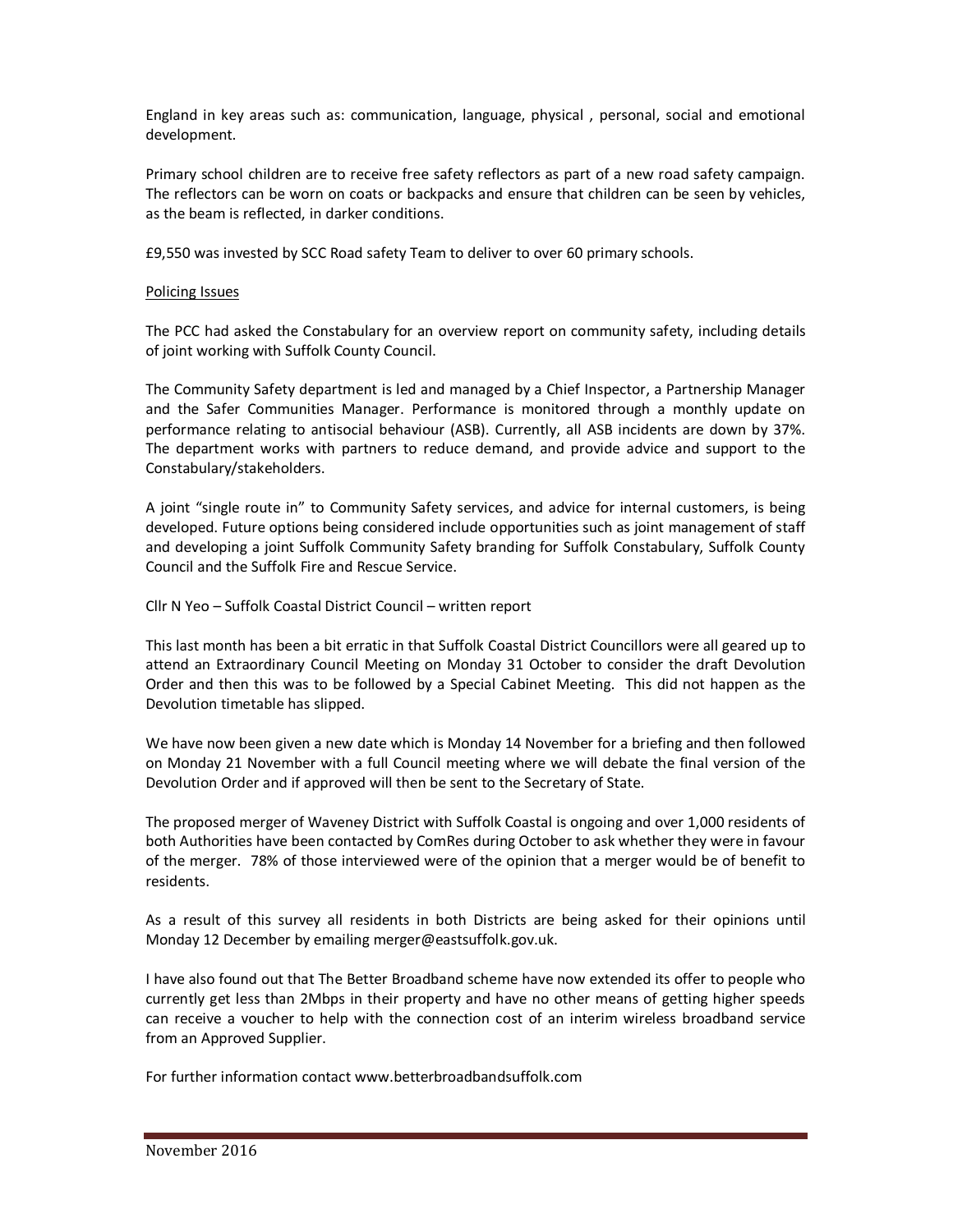During the course of October I attended briefing meetings on the Merger and a Licensing Committee meeting.

This coming Friday I am going to a training morning so that I can act as Chairman for any future Licensing Panel which I am quite excited about.

Police – No report

#### **The meeting was re-convened.**

#### **136.16 Clerk's Report**

The purpose of this report is to update members on outstanding issues, items received after the deadline for agenda items, correspondence and action taken by the Clerk.

#### Government Announces New Measures to Speed Up Building

This will be of interest to Parish and Town Councils who are looking for ways to provide new homes to meet local need. This may open up opportunities to work with developers or to set up a delivery body such as a Community Interest Company or Community Self Build options. If you would like any further advice regarding this issue or options that may allow you to take up this opportunity, please do not hesitate to contact us (ceo@lcpas.co.uk)

The Chancellor Philip Hammond and Communities Secretary Sajid Javid, have announced new measures to build more houses, more quickly, in the places people want to live.

As part of the government's action to tackle the housing deficit and ensure everyone has a secure place to live, the Communities Secretary and the Chancellor made it clear that they are determined to take action and get more homes built.

Measures see the launch of a massive £3 billion Home Building Fund. This will help to build more than 25,000 new homes this Parliament and up to 200,000 in the longer term. The fund will provide loans for small and medium enterprise builders, custom builders, offsite construction and essential infrastructure, creating thousands of new jobs in the process.

Sajid Javid said:

This government is getting on with the job of building a country that works for everyone. We've made great progress fixing the broken housing market we inherited but now is the time to go further.

We want to ensure everyone has a safe and secure place to live and that means we've got to build more homes.

It is only by building more houses that we will alleviate the financial burden on those who are struggling to manage.

Homes and Communities Agency CEO Mark Hodgkinson said: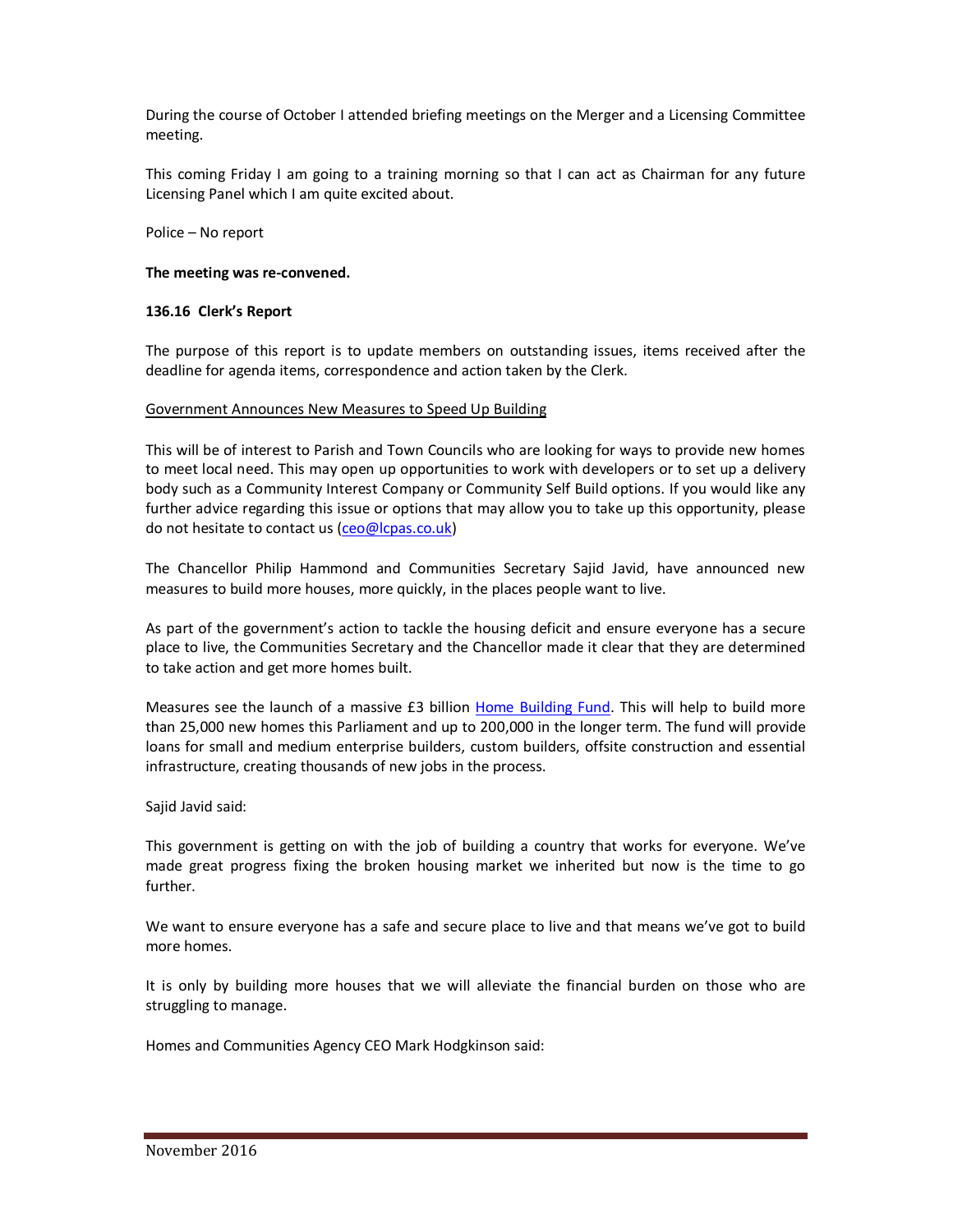We're determined to speed up delivery and promote new approaches to housebuilding. The new Home Building Fund offers the industry flexible development and infrastructure finance and we're open for business right away.

From today, builders and investors just need to give us a call to start discussing funding for new homes. Our dedicated team will also provide expert ongoing support to new entrants to the sector and those companies proposing innovative solutions to speed up house building.

### Further information

https://www.gov.uk/government/uploads/system/uploads/attachment\_data/file/525467/An\_introd uction to the Home Building Fund.pdf

Housebuilding previously fell to levels not seen since the 1920s. Between June 2008 and June 2009 only 75,000 new homes were started, the lowest level of housebuilding in peacetime since the 1920s. ( DCLG , House Building: September quarter 2013 England, 21 November 2013).

Since 2010 the government has been turning that around. By reforming the planning system and increasing investment in housing we have turned around the housing market with over 700,000 net additional homes delivered between April 2010 and March 2015 (DCLG, Net Supply of Housing, 12 November 2015).

But there's much more to do. In the 20 years from 1969 to 1989 over 4.5 million homes were built in England. Between 1992 and 2012, fewer than 2.9 million were completed. There is a longstanding gap between housing supply and demand which has led to worsening affordability. In over 40% of local authorities, median house prices are over 10 times median incomes.

That's why we're taking further action ahead of a Housing White Paper later this year. The launch of a £3 billion Home Building Fund will:

- provide £1 billion of short term loan funding this will be used for small builders, custom builders, and innovators, delivering 25,000 homes in the short term
- it will also provide £2 billion of long term funding for infrastructure this will be used to unlock a pipe line of up to 200,000 homes over the longer term – with the emphasis on developments on brownfield land.

### Government Consultation on the Evaluation of Business Rates

The Government are consulting on the evaluation of Business Rates. Although some businesses will find that they will be lifted out of having to pay the rates, others will find that theirs may rise.

Business Rates impact on the viability of businesses both in towns and rural locations, so your council may wish to respond to the consultation and/or make local businesses aware of it.

Please below the comments from Communities and Local Government and a link to the consultation document.

https://www.gov.uk/government/consultations/business-rates-revaluation-2017

The government is set to announce a revaluation of business rates which will ensure fairer bills for businesses up and down the country as part of creating an economy that works for everyone.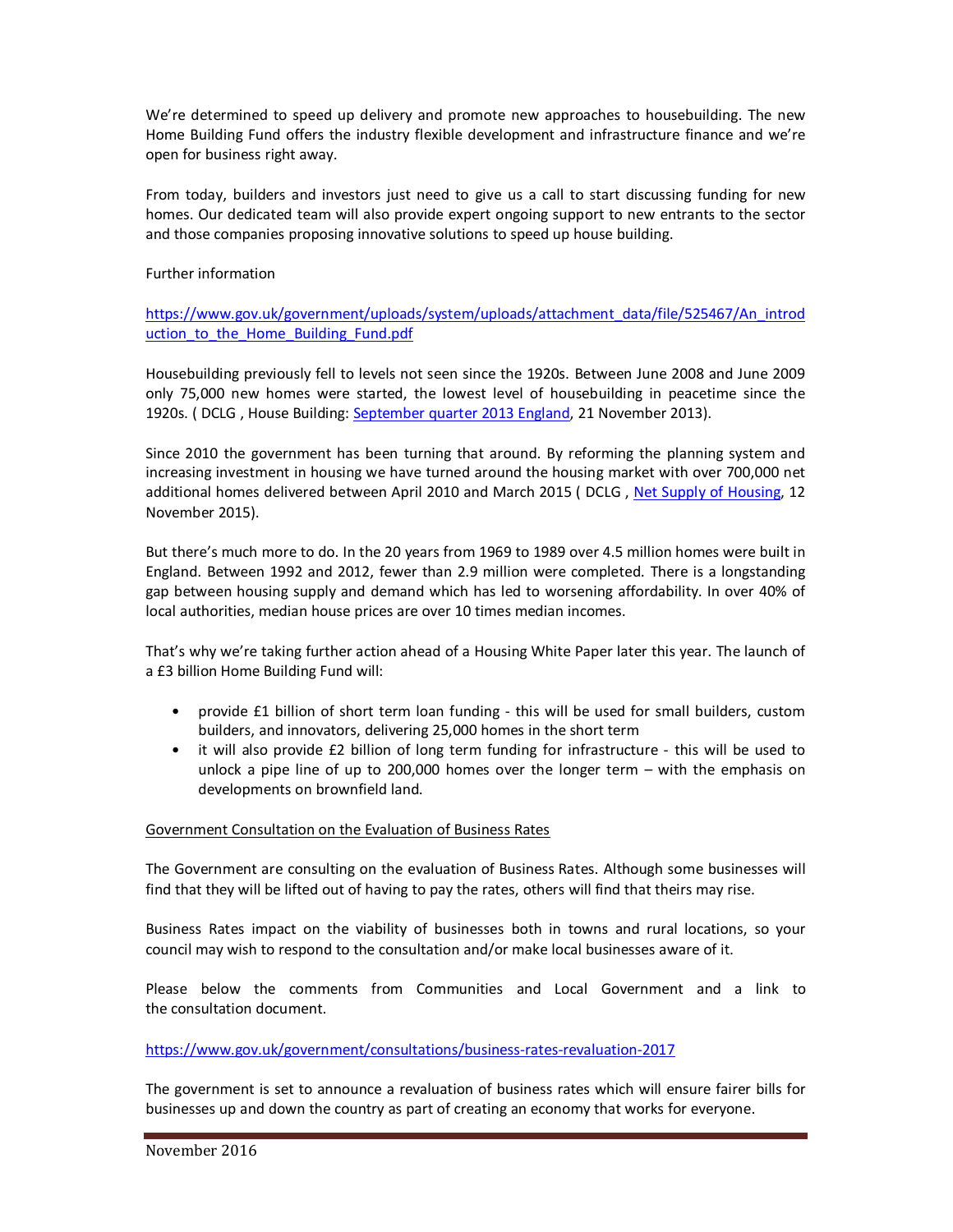Local Government Minister Marcus Jones will today (27 September 2016) publish a consultation on the revaluation of business rates which will ensure bills accurately reflect changes in the property market.

New figures published as part of the consultation show that the majority of businesses across the country will be unaffected or better off by the changes, with many looking forward to their bills falling as the system is made fairer across the whole of England.

This is on top of measures which mean that from next April, businesses will benefit from the biggest ever cut in business rates in England – worth £6.7 billion over the next 5 years. As a result, 600,000 businesses across the country will pay no business rates at all.

For the small minority of businesses who face an increase in the bills, any rise will be capped at 5% in the first year for small properties, with a dedicated system of transitional relief worth £3.4 billion to help business owners adjust to the new bills.

Adjustments to the business rate multiplier will mean that overall, receipts from business rates will remain constant in real terms following the revaluation.

For further details visit: https://www.gov.uk/government/news/government-promises-fairer-billsfor-business-across-the-country

## **137.16 Parish Council Meeting Dates 2017**

The Parish Council agreed the dates of the meetings for 2017 as follows. The Clerk stated she would forward the dates to Trinity Park and thank them for their continued support.

11th January 2017 8th February 2017 8th March 2017 12th April 2017 10th May 2017 (Annual Parish Council Meeting / Annual Parish Meeting) 14th June 2017 12th July 2017 13th September 2017 11th October 2017 8th November 2017 13th December 2017

Dates of meetings to be placed on the Parish Council website. **Action: Clerk** 

### **138.16 Budget 2017/2018**

The Clerk presented the budget to the Parish Council and it was agreed that the following amendments should be made.

Mileage Allowance – increase by £50.00 to £350.00 Village Maintenance – increase by £500.00 to £2,500.00

Following discussion Cllr Watts proposed, seconded Cllr Warham that the precept remains the same as 2016/2017 at £7,500.00 – all in favour.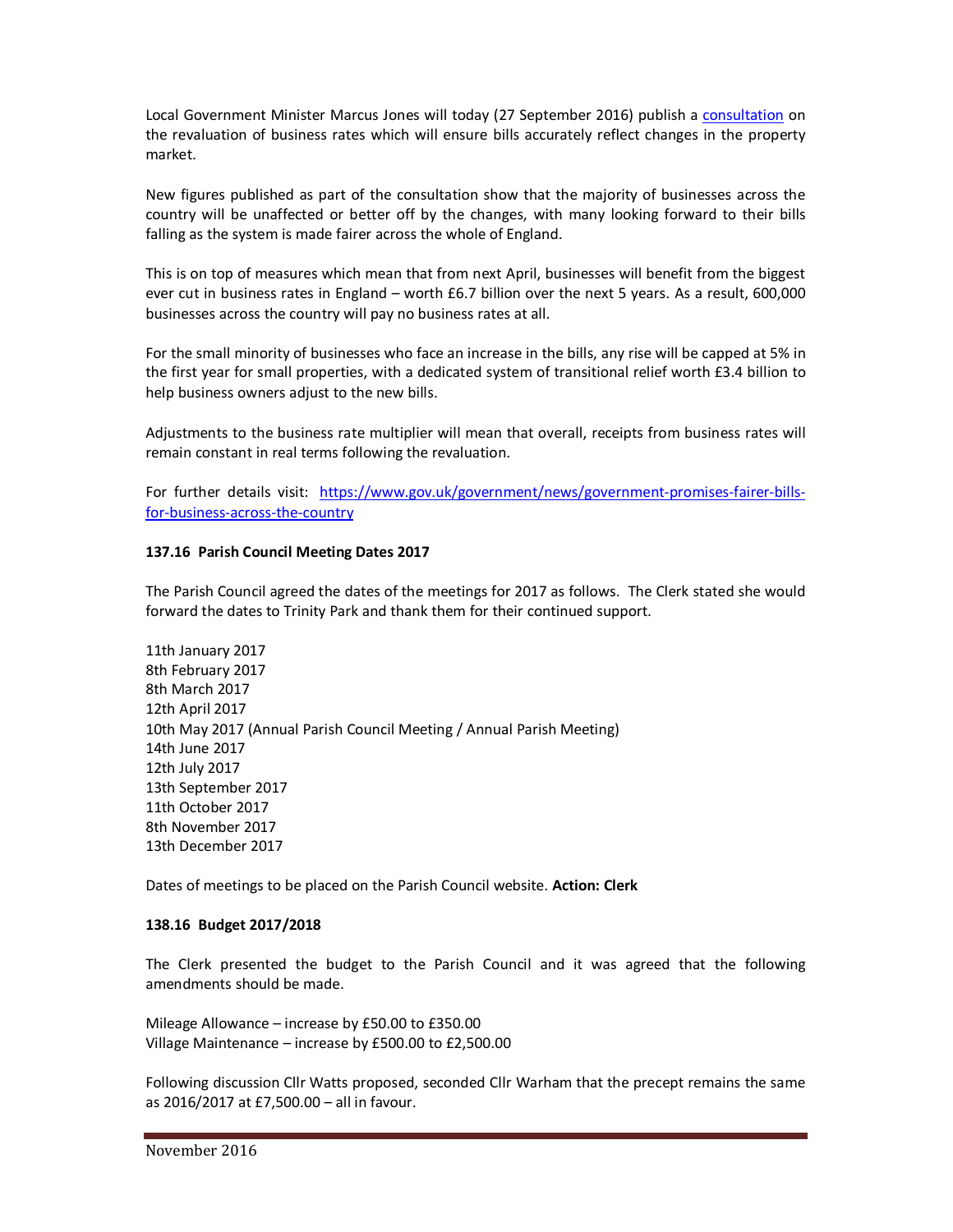#### **139.16 VAS Signs**

The Clerk stated that Cllr Finch had unfortunately left the meeting due to a family emergency. However the Clerk reported that Cllr Finch had received an email from Malcolm King Highways Manager Suffolk County Council stating that the works are now ordered and the Parish Council will be advised when they are to be installed. Malcolm King has said that the Parish Council would be invoiced once the works are completed. **Action: Cllr Finch / Clerk** 

### **140.16 To discuss the speed of Broadband in the area**

Cllr Day reported that the Broadband survey had been completed. The final percentage response rates were 25%-26%. He stated that the next step would be to write a letter to BT. Cllr Day stated that he would compose a letter and send to all councillors for comment before sending to the Chairman of BT with a copy to the Local MP and the Local Broadband Group. **Action: Cllr Day / All Councillors** 

### **141.16 Renovation of Foxhall Village Sign**

Cllr Wells presented an estimate which had been received from Richard Berry for the work to be carried out on the sign. The Parish Council discussed the estimate and agreed that the Clerk should write to Mr Berry accepting the following. Proposed Cllr Briggs, seconded Cllr Watts – all in favour.

To take down sign, make up new frame in 4" x 3" and refix to top of post in Iroko £550.00 To clean up sign, treat rust, apply two coats hamerite smooth and refix to frame £260.00 To fix 4 galvoniron plates and 8 bolts; to reinforce and correct to plumb £180.00 Supply and fix stainless steel spikes to top £40.00 **Total Cost: £1,200** 

## **142.16 To discuss the Finance Settlement Consultation – Introduction of automatic precept referendums**

Cllr Watts reported that he had completed the survey on behalf of the Parish Council but in his opinion he believed it was unlikely that precept referendums would be imposed on smaller Parish Councils.

### **143.16 Planning**

The Planning Committee Chairman Cllr Watts reported on the following planning matters.

DC/16/3471/FUL – Tanglewood Elmham Drive Foxhall – Proposed demolition of existing bungalow (Tanglewood) and construction of three new detached 4/5 bedroom dwellings.

SCDC Comments: Refused

DC/16/3954/FUL – 148 Bucklesham Road Purdis Farm – Proposed segregation of land and erection of new dwelling and associated garage.

SCDC Comments: Pending

Various Tree Work Applications – Beechwood Drive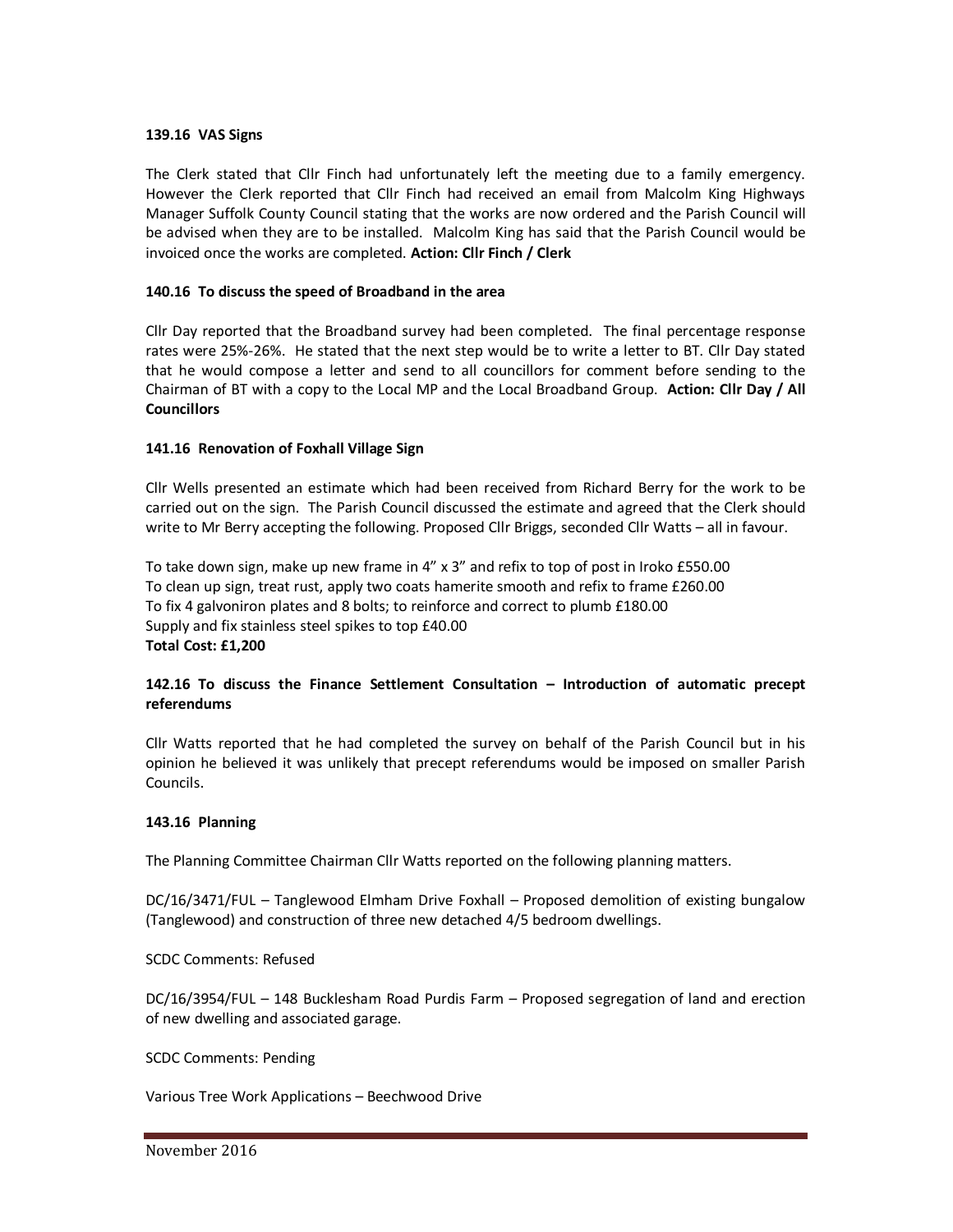Parish Council Comments: Councillors commented that not enough consideration was given to the position of the trees when Planning Permission was granted and also commented that the SCDC Tree person should be involved.

DC/16/3830/FUL – Three Rivers Business Centre Felixstowe Road Foxhall – 3 No one and a half storey business units, retention of centre pavilion, additional parking and bike/refuse facilities.

SCDC Comments: Pending

DC/16/4524/FUL – 58 Bucklesham Road Purdis Farm – Single storey rear extension, enlargement of dormer window and alteration to front elevation.

Parish Council comments: No objection

DC/16/4648/EIA – Land at Orwell Crossing A14 – 200,00 sq ft BB storage and distribution building. Cllr Watts reported that this was an application for an EIA Assessment therefore there is nothing for the Parish Council to comment on.

DC/16/2848/AND - Part Land Adjacent to A12 Roundabout North Side of Foxhall Road Foxhall - Non illuminated advertisement consent (wedding signs). Cllr Watts reported that although this application has been turned down by SCDC there is a procedure to go through before the local council can remove the signs.

Consultation – Foxhall Household Waste Recycling Centre – Cllr Watts stated that a consultation letter had been received for an extension of use to accept 'Trade Waste'. Change of permitted hours of operation. Cllr Watts to review the on-line documents.

## **144.16 Finance**

| Income                                             |           |
|----------------------------------------------------|-----------|
| Locality Budget 2016/2017                          | £1,900.00 |
| Expenditure                                        |           |
| A J Buggs Salary and Expenses October 2016         | £299.43   |
| Cllr Adrian Day - Broadband Survey                 | £23.99    |
| Local Council Public Advisory Service Subscription | £100.00   |

Cllr Wells proposed, seconded Cllr Warham that the above expenditure is approved – all in favour. **Action: Clerk** 

### **145.16 Correspondence**

a. The Clerk reported that an invitation had been received to attend the yearly Suffolk Coastal District Council Finance Presentation in December.

### **146.16 Meetings attended by councillors / clerk**

None

### **147.16 Members questions to the Chairman**